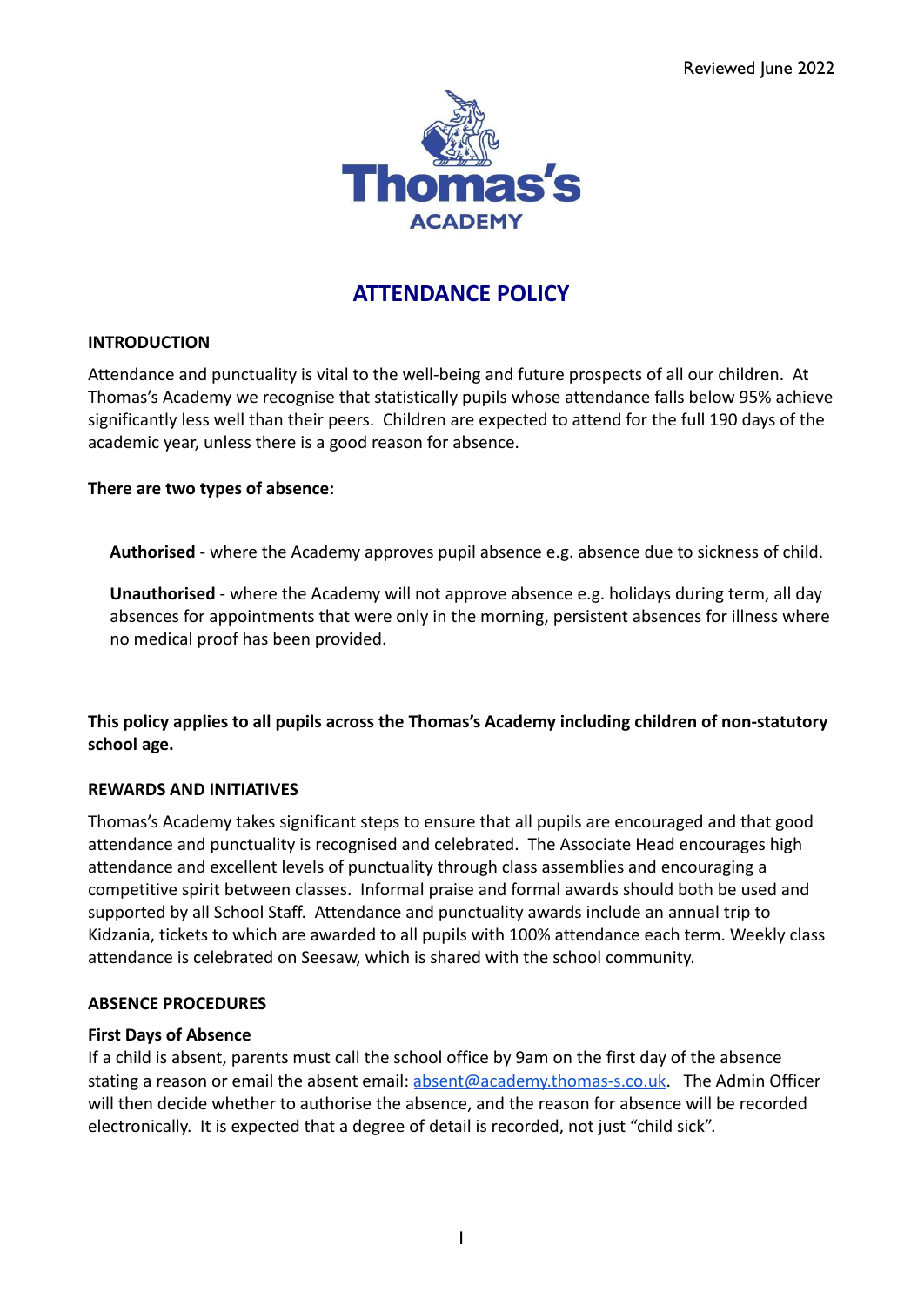If contact explaining the child's absence fails to be made by parents or carers, then the Admin officer will contact the home by telephone on the first day and every day thereafter until contact has been made with the parent/carer.

If the school is unable to make contact within 3 days, the Attendance Officer will inform the Deputy Headteacher and together will take further steps to ascertain the whereabouts of the child including contacting outside agencies where necessary.

If your child constantly has unauthorised absences, whether recorded as unauthorised by the school or because the parent has not informed the school, then we are legally bound to contact the LBHF's Initial Child Assessment Team (ICAT) who deal with concerns regarding children who may be at risk. They require us to contact them if your child has more than 10% unauthorised absences during a six week period.

## **The Academy's Protocol**

- Pupil absence rates are reviewed monthly by the Attendance Team. When attendance rates fall below 95% for the year to date, or if there are regular periods of unexplained absence, the SAO and DHT, will send a 'Below 95% Attendance Alert' to parents (See end of policy), informing them of our concern and asking them to present any additional medical evidence if applicable.
- If attendance falls below 92%, the Headteacher or Deputy Head teacher will invite parents in to discuss the reasons for the absences and consider possible solutions.
- Any child with attendance between 85% and 92% will remain under our focus until a sustained improvement is seen. Pupils who have less than 90% attendance with any period of unauthorised absence within a 6 week period will receive a warning letter.
- If a child's attendance drops to 90% or below, with at least 10% unauthorised absence then they will qualify for a referral to ICAT (Initial Child Assessment Team) at the local authority. Attendance is a statutory requirement of every parent/carer, therefore no parental permission needs to be granted to make this referral.
- Those pupils with attendance below 85% are classed as 'Persistent Absentees' and as such receive particular attention. This may include home visits from the Head Teacher, contact with the Local Authority and a close analysis of the factors affecting attendance.

## **Absence for Medical Reasons**

Parents must make every effort to arrange medical appointments outside school hours. If it is necessary for a child to be out of school for this reason, the child should be returned to school directly after the appointment.

If your child is absent because of illness and the absence is more than 5 days then we will require a doctor's note to confirm this.

For children whose absence is below 90%, we require a doctor's note to be able to authorise the absence, due the level of attendance already being so poor.

## **Leave of absence during Term Time**

A pupil's absence during term time can seriously disrupt their continuity of learning. Not only do they miss the teaching provided on the days they are away, they are also less prepared for the lessons building on that after their return. There is a consequent risk of underachievement, which the school and parents must seek to avoid.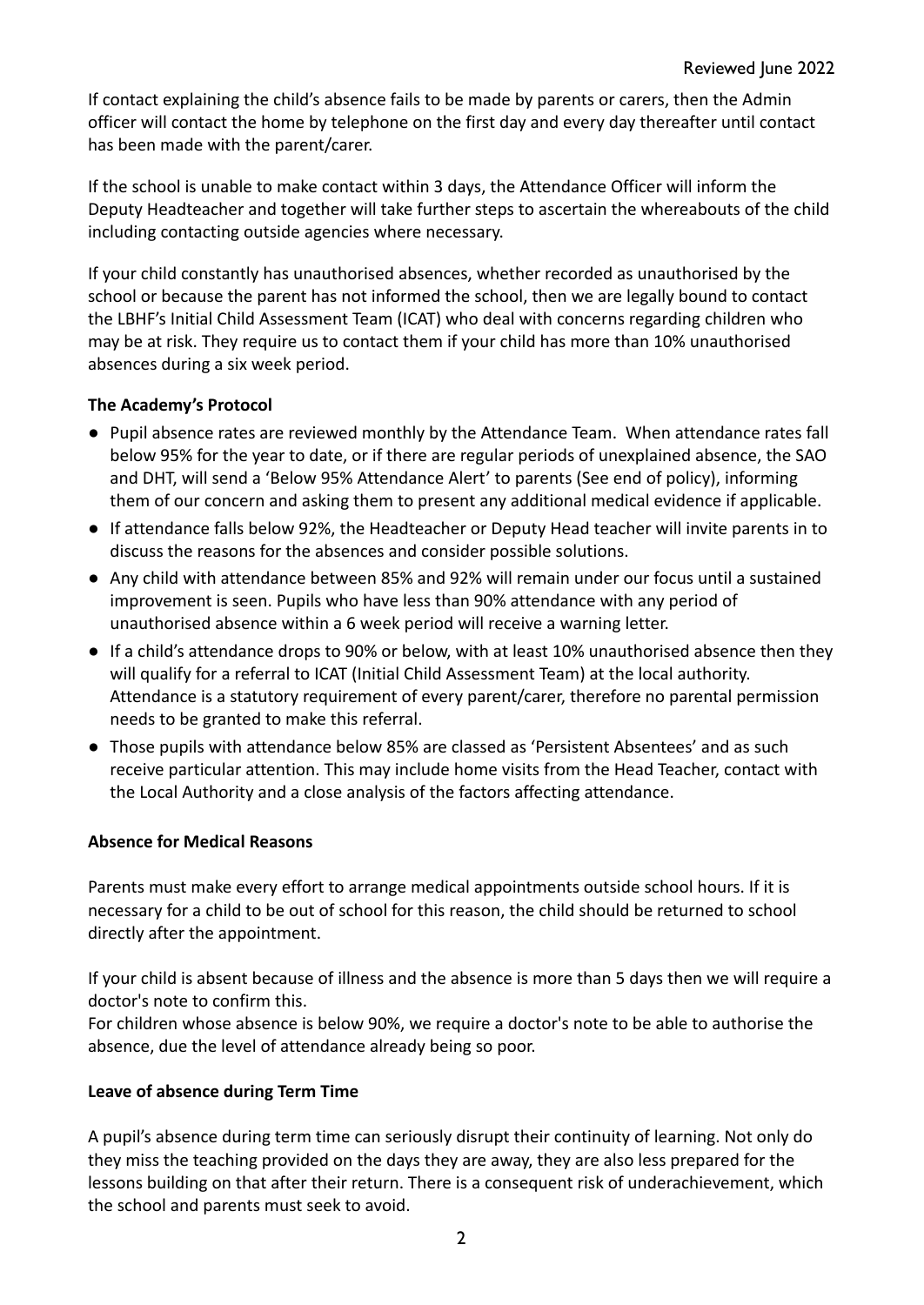**School will not authorise family holidays during term time. Holiday dates are published a year in advance; therefore, the Academy does not see any reason for parents to take their child(ren) out of the Academy during term time.**

**In exceptional circumstances** the Head teacher will consider each case on an individual basis. Leave should **not** be taken without first discussing the circumstances with the Head teacher. Parents wishing to request leave of absence should Request a copy of the Thomas's Academy Attendance Policy and complete a written request via email to [head@academy.thomas-s.co.uk](mailto:head@academy.thomas-s.co.uk) or complete the Request for Leave of Absence Form at the back of the policy.

In considering whether or not to authorise leave of absence, the School will consider each case individually, taking into account a child's overall attendance and the reason for the leave. The Head teacher may request a meeting with parents to discuss the proposed leave and may request further documentation such as travel itineraries etc. The school will not authorise a leave of absence where the requested period of absence covers a statutory assessment e.g. KS1 and KS2 SATs. Where leave of absence has been granted, the pupil must return no later than the agreed date of return.

**Parents who take their child(ren) out on holiday without the School's permission may be issued with a Penalty Notice (PN). In cases where there is more than one pupil in the family, a PN will be issued for each child and each parent. Penalty Notices (PN) are currently £60 for each child (£120 if not paid within 28 days).**

## **Unexplained Absences, Changing Schools**

- For children who have above 10% of unauthorised absences or where we don't know of the child's whereabouts after several failed attempts at trying to contact family in the last 6 weeks, then a referral to the Initial Child Assessment Team (ICAT) on 0208 753 6610
- If the child is not knowingly on roll at any school, then Kyria Parsons, Lead Advisor at ACE 020 8753 6797 must be informed if the child cannot be located and is classed as missing from education.
- All steps will be taken by the school to ascertain the student's whereabouts and documentation should be kept on this process. The **protocols followed are outlined at the end of this policy (Protocol for schools in Hammersmith & Fulham Council to identify children missing education)**
- It is important that if families decide to send the child/children in their care to a different school or choose to home school, they inform Thomas's Academy staff as soon as possible. A pupil will not be removed from this school roll until the following information has been received and investigated:
- The date the pupil will be leaving this school and starting the next;
- The name and address of the new school; the new home address, if it is known;
- This school receiving communication from the new school that the child has now been enrolled there

The Academy will send an electronic copy of the pupil's school record, including attendance reports, to the new school, to be followed by their paper file. If a parent/carer appears to have removed their child from school or the child has completely stopped attending without providing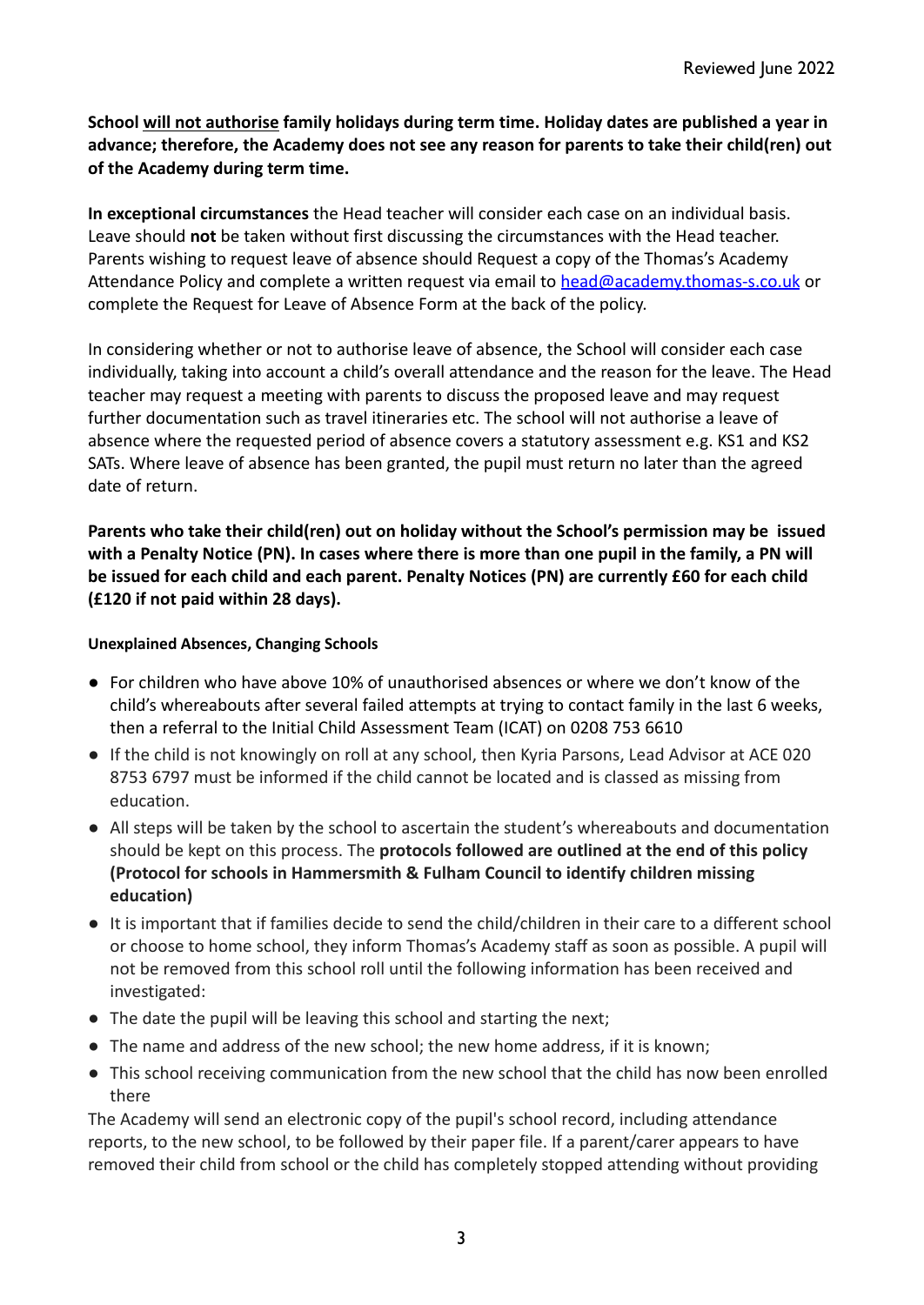the above information, the family will be referred to Family Support and then likely upscaled to Social Services.



A ttendance (statutory) C hild employment and entertainment  $\mathbf{E}_{\text{active home education and}}$ 

children missing education

# Do you know of a child\* who you believe is not receiving education?

If so, please contact Attendance (statutory)/Child Employment and Entertainment/Elective HomeEducation and Children Missing Education (ACE) who can offer parents and carers advice on school placements and monitor progress in placing children.

The ACE team can be contacted on 020 8753 6797

Every child has a right to an education and in this country, it is illegal for a parent/carer to fail to provide a child, of compulsory school age, with an<br>education. Apart from the vital contribution education can make to to monitor all children and to detect early warning signs of possible difficulties or concerns, both educational and social.

- A child is of compulsory school age from the beginning of the term immediately following their 5th<br>birthday, when he/she should be legally receiving education.
- A child ceases to be of compulsory school age on the last Friday in June of the academic year in which the child has their 16th birthday.
- A parent/carer can decide to educate their child at home but they should notify the local authority of their intention to enable the local authority to assess the provision and offer support as necessary.
- The academic year runs from 1 September to 31 August.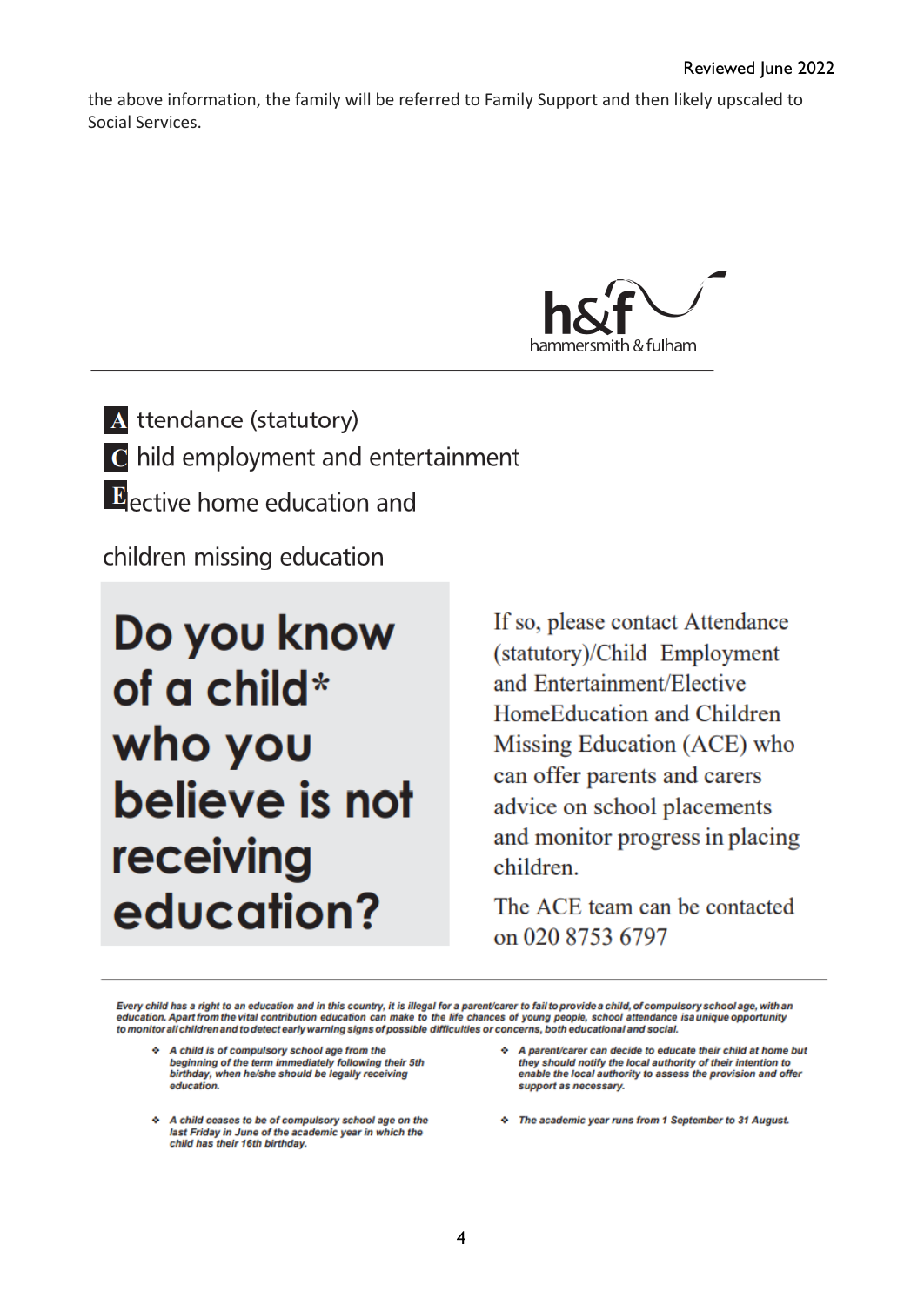## **Punctuality:**

Pupils who are consistently late disrupt not only their own education but also that of others. The School day begins at 8.55 a.m. and all pupils are expected to be settled and ready for registration at 9.00 a.m. Those pupils arriving after 9.00 a.m. but before the close of registration will be marked as late (L) by the Admin Officer and must enter through the school office to be marked in as late.

After 9.30 a.m. pupils will be marked with (U) and recorded as absent for the (am) session. Parents will then be asked to provide a reason for the absence; this will determine whether the absence is recorded as authorised or unauthorised.

In cases of persistent lateness, the parent/carer(s) will be issued a letter to improve punctuality from DHT and will be invited to meet with the Head teacher or DHT to seek a resolution.

See also: Safeguarding Children Policy

| This policy will be reviewed annually |     |                                                                                                                |  |
|---------------------------------------|-----|----------------------------------------------------------------------------------------------------------------|--|
| Review: September 2019                | By: | Miles Chester & The Personnel, Policies and Safeguarding                                                       |  |
|                                       |     | Committee                                                                                                      |  |
| Review: October 2020                  | By: | Clare James (DHT) and Laura Goddard (SA)                                                                       |  |
| Latest review: June 2022              | By: |                                                                                                                |  |
|                                       |     | Clare James (DHT) additions of protocols for CME and<br>referral form for a CME and removing Covid 19 edits to |  |
|                                       |     | this policy                                                                                                    |  |
| Next review: June 2023                | Bv: |                                                                                                                |  |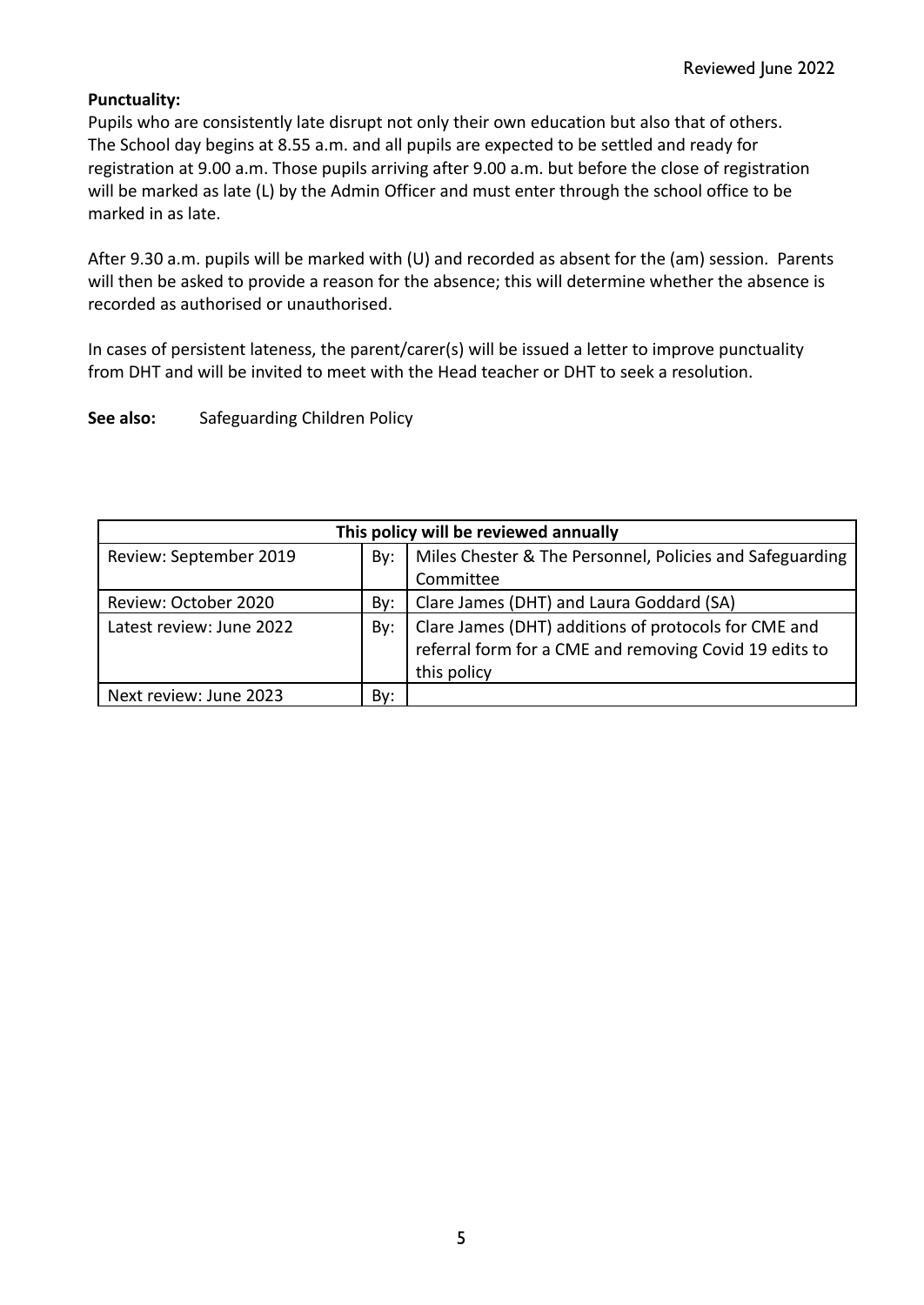## **APPLICATION FOR LEAVE OF ABSENCE**

Please read the following information before you complete the request.

As you aware it is the policy of the school not to allow any holiday or extended leave during term time. However, if you wish to request leave of absence you need to read the following advice and complete the form below.

This form must be completed 3 weeks prior to the requested leave of absence. Each request for absence will be considered individually and we will take into account:

- The pupil's previous attendance history;
- The time of the year regards any public or internal examinations;
- Attendance and punctuality in the current academic year;
- The nature of the request and whether any other requests have been made.

## **A Penalty Notice may be issued to each parent for each child should a pupil take leave of absence without permission.**

| Full name of pupil:                                                                                   | Class:     |       |  |  |
|-------------------------------------------------------------------------------------------------------|------------|-------|--|--|
| Address:                                                                                              |            |       |  |  |
|                                                                                                       |            |       |  |  |
| Telephone number:                                                                                     |            |       |  |  |
|                                                                                                       |            |       |  |  |
| Reason for request for leave of absence:                                                              |            |       |  |  |
|                                                                                                       |            |       |  |  |
|                                                                                                       |            |       |  |  |
| Intended dates of absence:                                                                            |            |       |  |  |
|                                                                                                       |            |       |  |  |
| Name of parent/carers:                                                                                | Signature: | Date: |  |  |
|                                                                                                       |            |       |  |  |
| For Office Use only:                                                                                  |            |       |  |  |
| Form to be submitted to Head teacher along with Registration Certificate                              |            |       |  |  |
|                                                                                                       |            |       |  |  |
| Agreement given Yes/No                                                                                |            |       |  |  |
|                                                                                                       |            |       |  |  |
| Appropriate letter to be prepared for return to parent/carer and given to Head teacher for signature. |            |       |  |  |
| Signed:                                                                                               | Date:      |       |  |  |

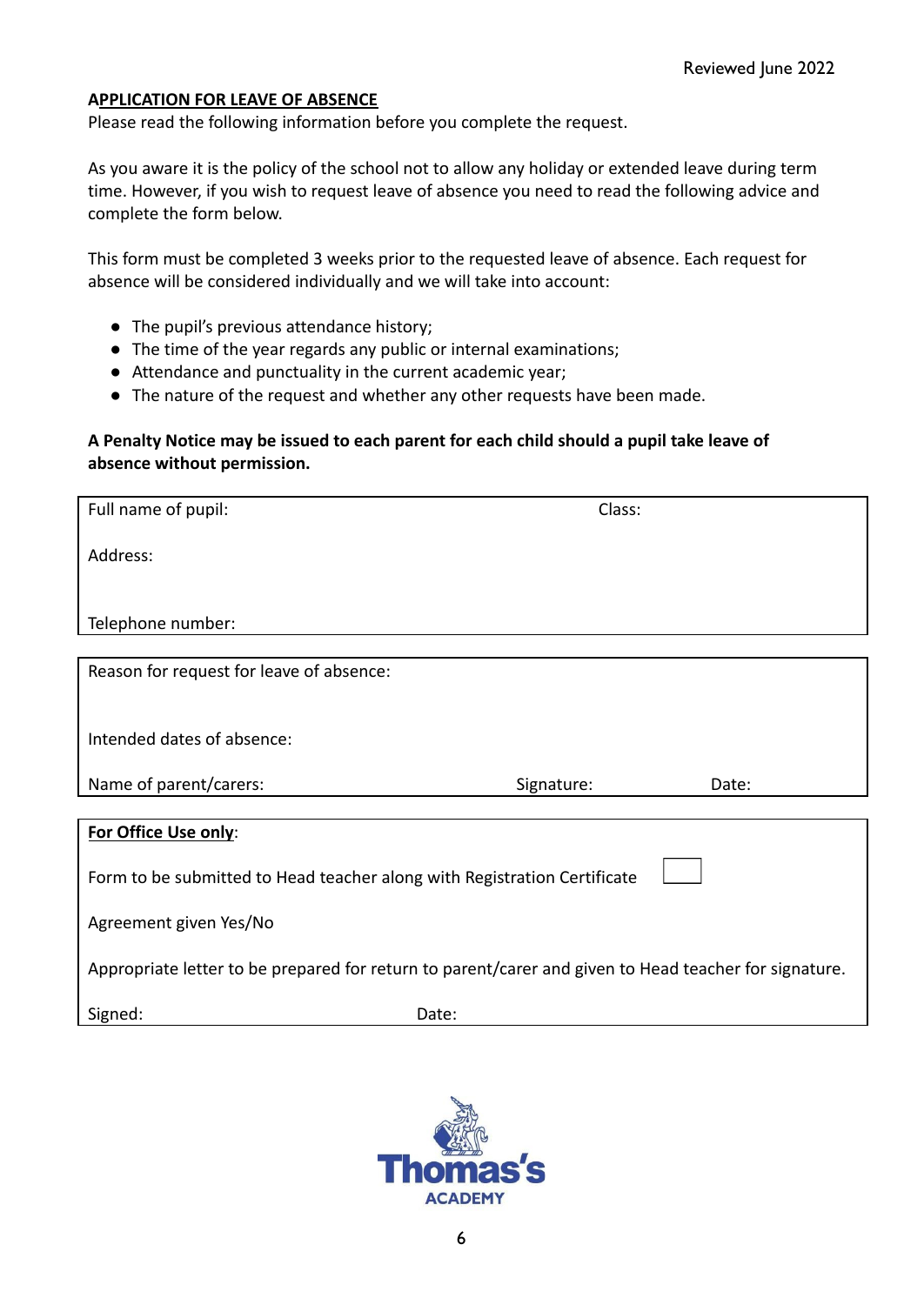## **Below 95% Attendance Alert**

## Dear Parent / Carer,

You will be aware that Thomas's Academy takes pupil attendance very seriously. Attendance and punctuality is vital to the well-being and future prospects of all our children. At Thomas's Academy children are expected to attend for the full 190 days of the academic year, unless there is a good reason for absence.

We track the attendance of every child each week, and this analysis has highlighted a concern with your child's attendance.

**(Child's Name)** has had attendance of **(% attendance)** so far this year.

Please let us know if there are any particular reasons for this low level of attendance, or if there is any additional medical evidence that you would like us to be aware of.

As outlined in our Attendance Policy, we will continue to monitor your child's attendance, and if attendance falls below 92%, the Educational Welfare Officer will invite you to the school to discuss the reasons for the absences and consider possible solutions.

A real focus on ensuring that your child comes to school every day will help turn this issue around very quickly and will have a very positive impact on your child's education.

I appreciate your support in this matter.

Yours Sincerely,

Clare James Deputy Head teacher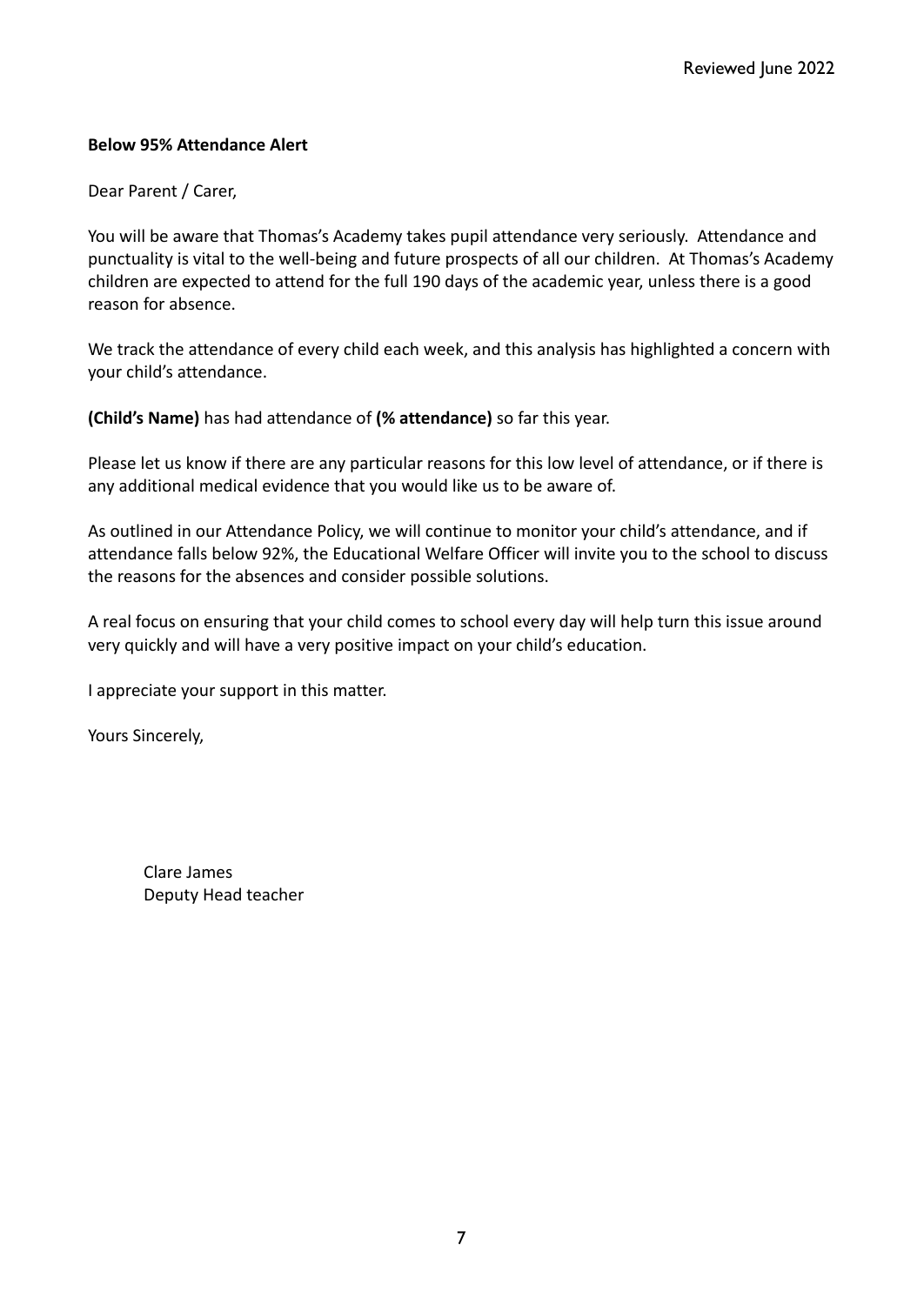## **Protocol for schools in Hammersmith & Fulham Council to identify children missing education**

This document sets out the new requirements for identifying children missing education (CME) and is for the attention and action of all schools with pupils of statutory school age  $(5 - 16)$ . This includes Independent schools.

#### **Background**

With effect from 1st September 2016, to improve communication and coordination between schools and LAs, all schools are required to notify the maintaining local authority of starters and leavers. This does not include those starting at the school at the first point of entry in reception or Year 7, or those leaving Year 11. The statutory guidance requires all schools, state maintained, academies and independent, to notify the maintaining Local Authority of all children are removed from the school roll under any of the grounds listed in Education (Pupil Registration) (England) 2006 Regulations s8

<https://www.gov.uk/government/publications/children-missing-education>.

#### **Legal Requirements**

The following applies to non-standard transition points, also referred to as 'in-year'. All schools will be legally required to:

- Inform the LA when they are about to delete a pupil's name from the admission register under the permitted grounds relevant to children of statutory school age (these are shown on the 'starters and leavers' form attached);
- Record details of the pupil's residence, the name of the person with whom they reside, the date from which they will reside there, and then name of the destination school (where they can reasonably obtain this information);
- Inform the LA of the pupil's destination school (In the case of refusal to disclose the name of the destined school, please contact then admission team key contact who will advise and assist) and home address if the pupil's moving to a new school; and
- Provide information to the LA when registering new pupils within five days, including the pupil's address and previous school (where they can reasonably obtain this information).

#### **System of notification**

All schools will be required to notify the LA of all starters and leavers as set out in the legal requirements above. The majority of schools will need to return their notifications to the Admissions team using the LGfL Document Exchange. For Independent schools, returns will need to be made via the s2s website.

#### **Notifications must not be returned by email unless it is password protected.**

The Admissions Team has designated officers that will be checking and monitoring the information returned and will be the key contact for any enquires.

Notification officer — Tracy McCormack [Tracy.McCormack@lbhf.gov.uk.](mailto:Tracy.McCormack@lbhf.gov.uk)

**If your school does not have the returns template, contact the notification officer.**

It is the responsibility for each school to ensure that notifications are sent to the LA's Admissions Team. Reminders will not be sent but the designated officer will contact you if notifications have not been submitted for a period of 4 weeks.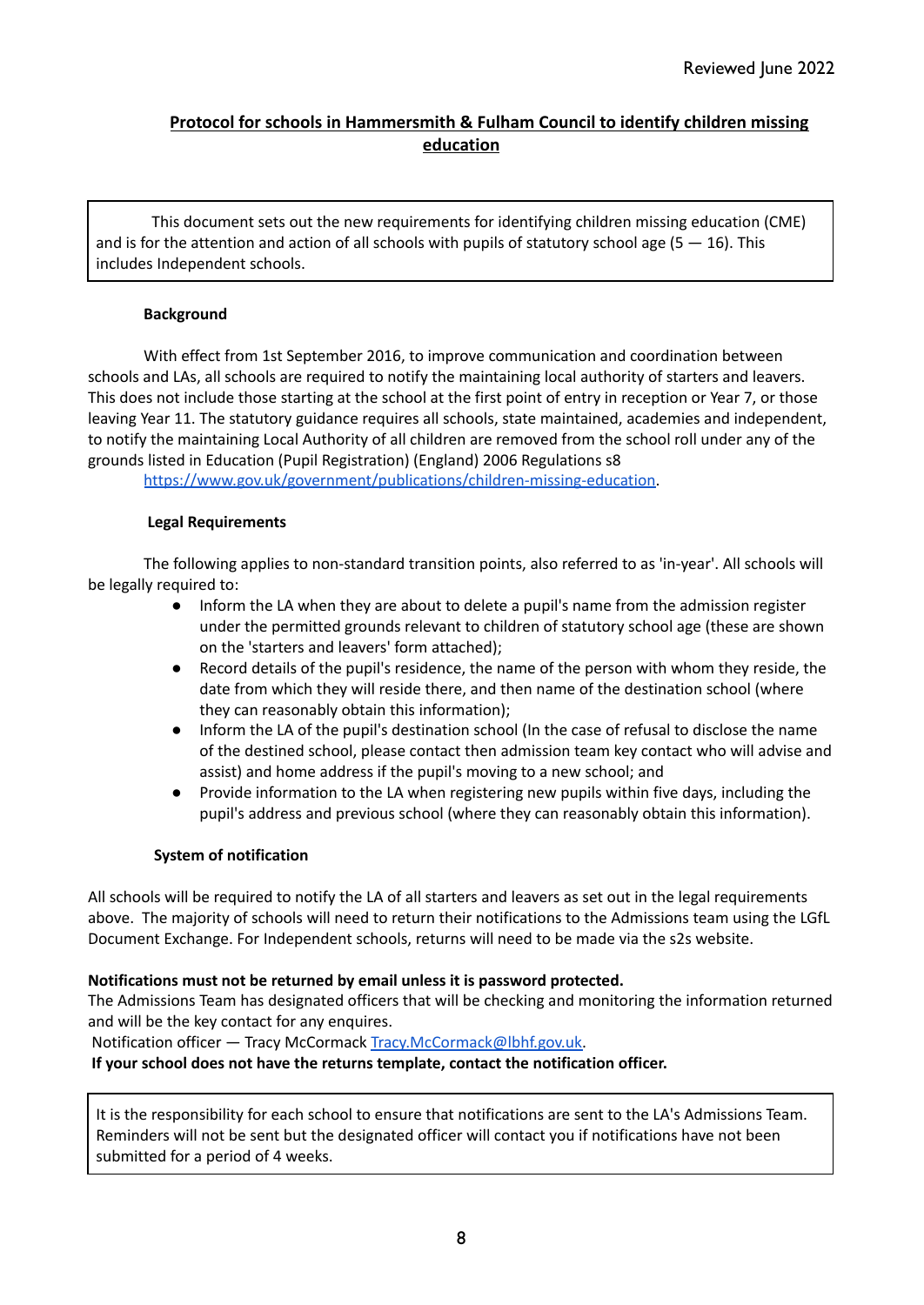#### **Requirements at standard transition points**

Systems are already in place between schools and the LA to identify children that either do not accept a school offered to their child or do not turn up to the school for which they have been accepted and been placed on roll.

The Admissions Team will monitor cases where a school place has not been secured at the standard point of entry (Reception and Year 7).

Family Support are the point of contact for schools where pupils placed on a school roll have not arrived on their given start date.

Independent schools do not currently notify the LA of children that do not arrive on their given start date. To ensure the safeguarding responsibly is consistent with state maintained schools, it is requested that Independent schools use the 'starters and leavers' form to notify the LA of children that have not arrived as excepted. The school must have carried out their own checks before passing to the LA.

Useful contacts:

School Admissions team - 020 8753 1085 Email contacts are the designated notification officers as provided above. Family Support Service: [familyservices@lbhf.gov.uk](mailto:familyservices@lbhf.gov.uk)

ACE — Attendance (statutory function), Child employment, Elective Home Education (EHE) and Children Missing Education (CME): [kyria.parsons@lbhf.gov.uk](mailto:kyria.parsons@lbhf.gov.uk) (tel. 020 8753 6797)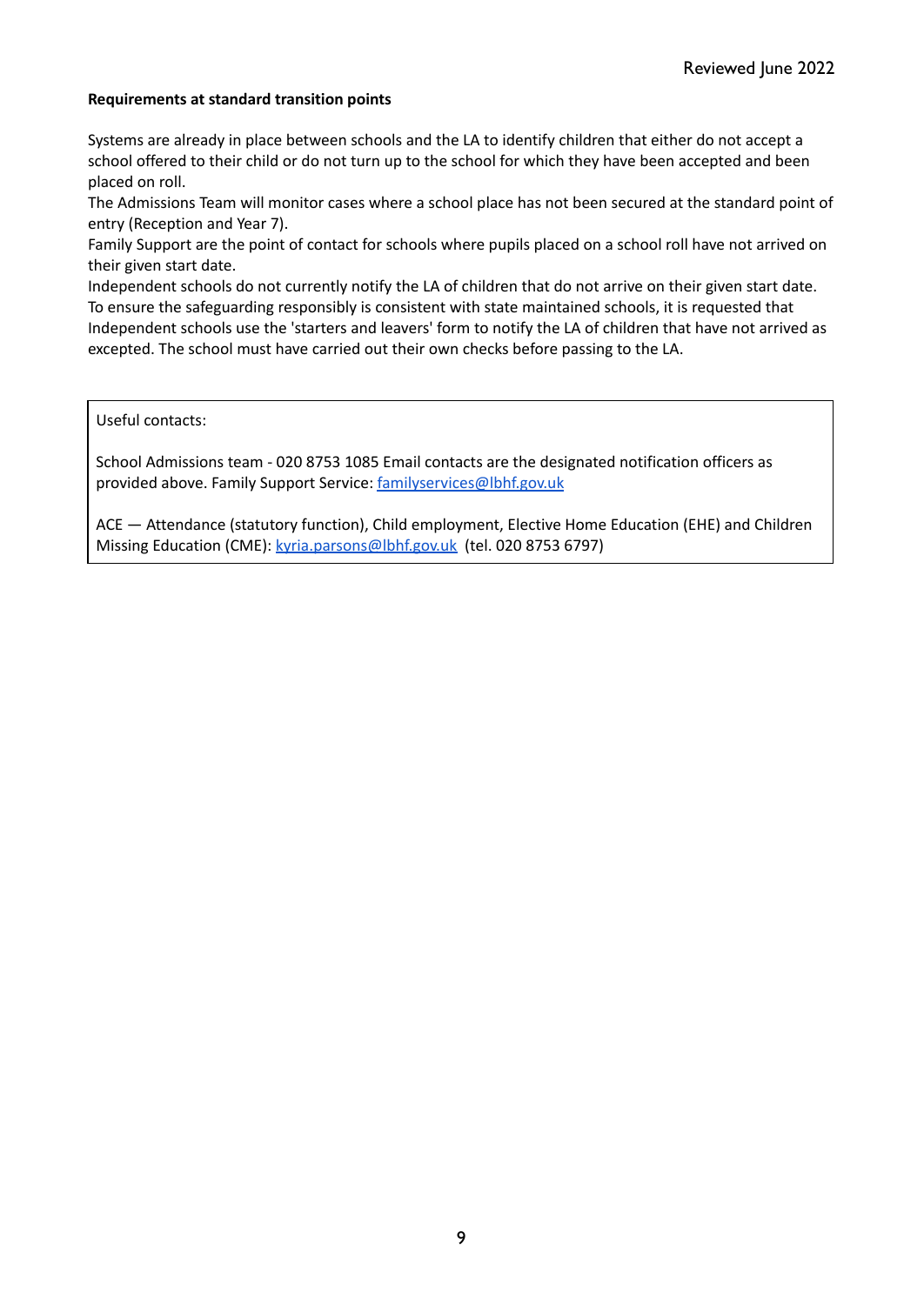#### **CME Referral form**

Attendance (statutory), Child employment and children in entertainment, Elective home education and children missing education (ACE Team)

#### **Referral for Child Missing Education (CME)**

Form to be completed when child is not on a school roll and the parent has not made suitable arrangements for their education, either by enrolling their child in education provision or through education at home. Form should also be completed when Elective Home Education (EHE) is being considered by Special Educational Needs (SEN) Team.

| Child Surname                                       |  |
|-----------------------------------------------------|--|
| Child First name                                    |  |
| Year Group/DOB                                      |  |
| Parent/Guardian name                                |  |
| <b>Home Address</b>                                 |  |
| Borough of residence                                |  |
| Previous School/Country                             |  |
| Contact details for applicant/family<br>(Tel/Email) |  |

Referral being made by: SEN team  $□$  School Admissions  $□$  Exclusions officer  $□$  Others  $□$ 

Circumstances leading to the child being CME (if known)

Action taken to return the child to education e.g. family made aware of legal responsibilities to ensure that child is in receipt of education, family supplied with In Year Admissions Form etc... Include specific details of communications, copies of relevant correspondence & details of meetings etc.

Additional information – outside agencies – e.g. social worker/localities/medical evidence.

Signed:

Team/role:

Contact details (telephone/email address):

Date: